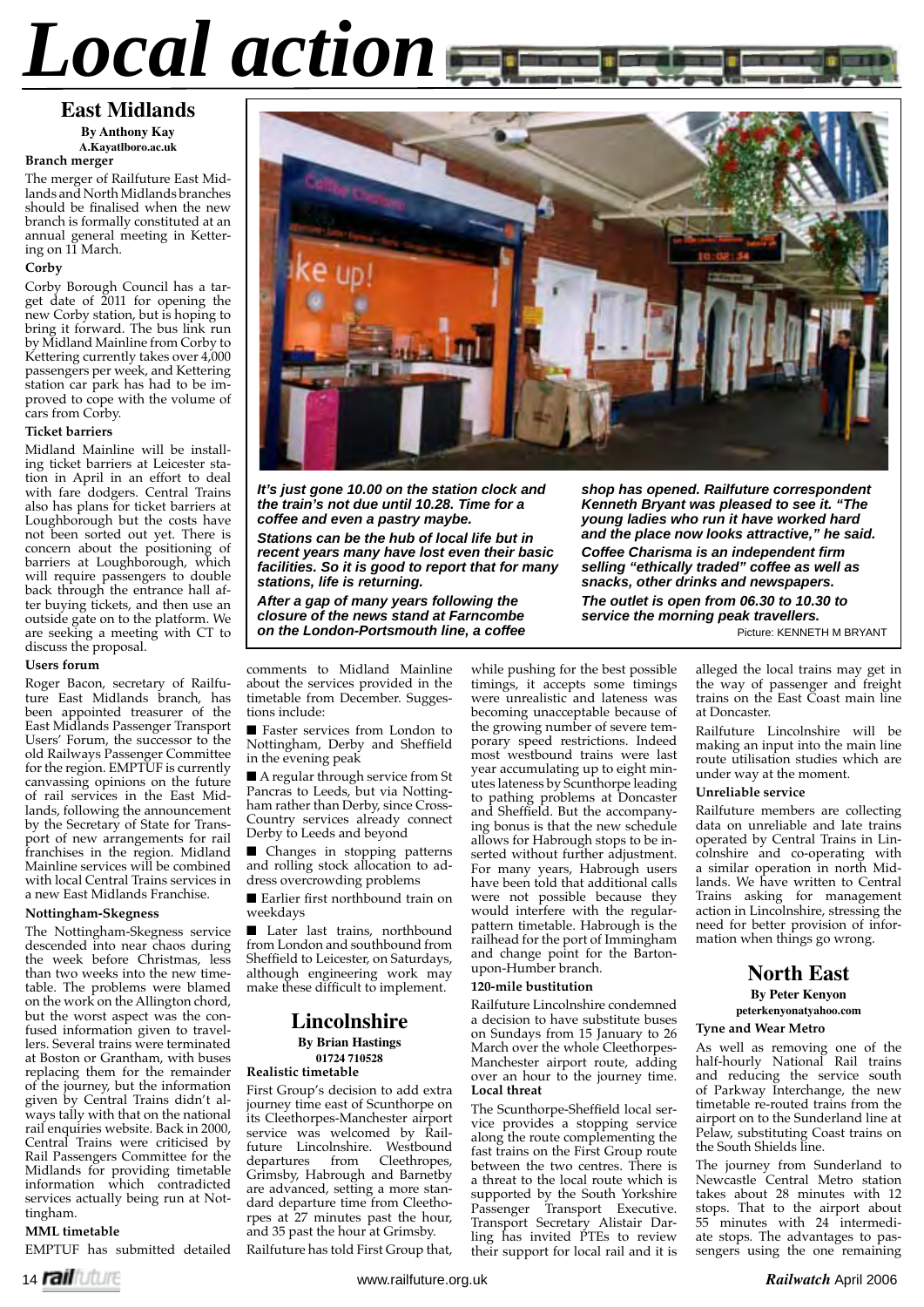

train per hour from Sunderland to Newcastle Central are**: A**ccess to the main platforms at Newcastle, no intermediate stops, an average 22-minute journey to Newcastle, where most trains continue to the Metro Centre, and except on Sundays, to Hexham.

Mike Parker, director general of Nexus, which operates the Metro rail system, has gone on record as saying that he does not wish to see the total withdrawal of national trains from the Sunderland-Newcastle line. He also advises that money saved from the reduction in services will be used to fund much needed improvements at Sunderland station.

#### **Disintegrating transport**

Rail travellers are not the only ones facing problems in the North East. The passenger transport authority claims that financial provision by central Government is inadequate and that it is faced with the prospect of reducing evening and weekend subsidised bus services to cover the cost of the Government free bus pass scheme for pensioners.

# **SLUG publicity**

The Saltburn Line User Group is currently negotiating with Northern Rail to have an awareness poster designed and displayed on Saltburn line stations plus Middlesbrough and Thornaby TPE stations. The anticipated launch is planned for the group's April annual general meeting.

Both ITV and the BBC have invited a branch representative to appear on railway features, and a number of local newspapers have featured<br>branch-inspired articles about branch-inspired articles about aspects of the stopping services north of Newcastle. Branch committee member Trevor Watson was photographed with civic dignitaries at the inauguration of the improved Virgin Cross Country rail service at Morpeth.

## **Campaigning**

The branch committee, led by its chairman Martin Murphy, has submitted a response to the consultation document originating from Network Rail entitled *East Coast Main Line Capacity*. This only became available on 23 December and responses had to be in eight working days later (or seven in Scotland) on January 10.

The document contains among other things:

U**nproven assertions** 7.5 "splitting and joining [of trains] represents poor operational practice", Trans-Pennine please note.

C**ontradictory statements** 4.2.6 "There are peak hour constraints of capacity involving Welwyn Viaduct." Page 42: "There is theoretical spare capacity at Welwyn for all aspirations".

D**isappointing omissions** Network Rail has "not yet considered the feasibility of various options to

increase capacity by enhancing the infrastructure".

Conspiracy theorists may suspect another example of the principle "Verdict First, Evidence Afterwards" in the manner of Lewis Carrol's Red Queen. The full text of the response may be obtained from murphy.martinatbtinternet.com.

# **Save our services**

Branch members have encouraged support for the local MP for Wansbeck Dennis Murphy who tabled an Early Day Motion in the Commons before the Christmas recess. This calls for a reopening of the transport select committee's inquiry into rail services in the north and requests that Government blocks any closures or service reductions until this has taken place.

Berwick MP Alan Beith has added an amendment calling for the use of Belford Station to allow passenger access to the Metro Centre-Newcastle-Chathill trains which go on to Belford empty to cross over and return south. This absurd situation has been a long-standing grievance in the north of Northumberland, but rectification will incur expense on necessary work at Belford.

#### **Darlington meeting**

The November branch meeting was addressed by Ian Mcgregor of the Tees Valley Joint Strategy Unit, Ian Jopling of Hartlepool Borough Council and branch member Peter Walker of Coastliners User Group. Threats to services in the area were highlighted and opportunities for development identified, both stemming from the apparent and dubious assumption of the Strategic Rail Authority that rail services are irrelevant and uncompetitive unless they travel at high speed on the main line.

#### **Metro Centre**

Readers unfamiliar with the railway geography and local terminology of the Newcastle area need to know that the Metro Centre, which styles itself *Europe's Largest Shopping and Leisure Centre,* is situated south of the Tyne on the Newcastle Western bypass. It is not served by the Tyne and Wear Metro system, which confuses visitors to the area, but by Northern Rail trains.

The Metro Centre has its own dedicated railway station on the Tyne Valley Line, connected to the shopping and leisure centre by a long covered overbridge. Train services to and from Carlisle, Newcastle Central, and Sunderland call regularly, with occasional more exotic points of origin or destination, including Glasgow, Stranraer, Dumfries, Girvan, Whitehaven; Hartlepool, Nunthorpe and Middlesbrough (via Sunderland); Morpeth and Chathill.

The majority of shoppers travel by car, bus, or long-distance road coach. At peak periods the western bypass is at a standstill choked with traffic, and getting out of the Metro Centre car parks can be a nightmare.

There have been frequent and anguished calls for the provision of extra lanes on the bypass, so far unheeded, and the opportunity to link the complex with the Tyne and Wear Metro network by means of an electrified rail connection or street tramway has, as *Railwatch* readers would expect, never been seriously contemplated.

# **North West**

#### **By Trevor Bishop trevor.bishop0atbtinternet.com**

# **Signal chaos**

Network Rail's three-month, seven-day-a-week closure of the line between Crewe and Cheadle Hulme for total signal renewal, is causing major problems for passengers along the route.

Those who use stations from Handforth to Crewe have to endure replacement buses (Wilmslow still has trains to Manchester via the Styal/Airport line) and it is reported, they are not working well. The service seems to be taking much longer, and connections with trains

at Stockport, Macclesfield elsewhere are failing. A Railfuture member who lives along the line has written to Network Rail and Northern Rail, but as yet has not received a reply.

# **Wirral users' success**

After their success in getting Sunday services to terminate in Wrexham Central, the Wirral Transport Users Association pressed for an increase in the number of Sunday trains on the Wrexham-Bidston line. Merseyside Passenger Transport Executive has now agreed to fund an extra three services making six return journeys in total for Sundays.

Arriva Trains Wales is providing the service, which started on 11 December. It is hoped the increase in services will be rewarded with increased passenger numbers.

Having extra services will also increase tourism on this line and enable easier access to venues like the Deeside Ice Rink near Shotton station and football matches in Liverpool, Birkenhead and Wrexham.

The obvious further benefit is that it is likely to help the case for the proposed electrification of the Bidston

# *Greener motoring* just became easier

# Breakdown cover from only £39° and £5 donated to Railfuture when you join.

The ETA is a breakdown service that covers your car and cares about the environment.

As the world's only climate neutral motoring organisation. we promote responsible and greener driving and actively work towards a sustainable transport system for Britain.

Meanwhile, we fix 80% of vehicles at the roadside via our 1,700 strong national network of repair and recovery agents.

And, we're on call 24 hours, 365 days a year.

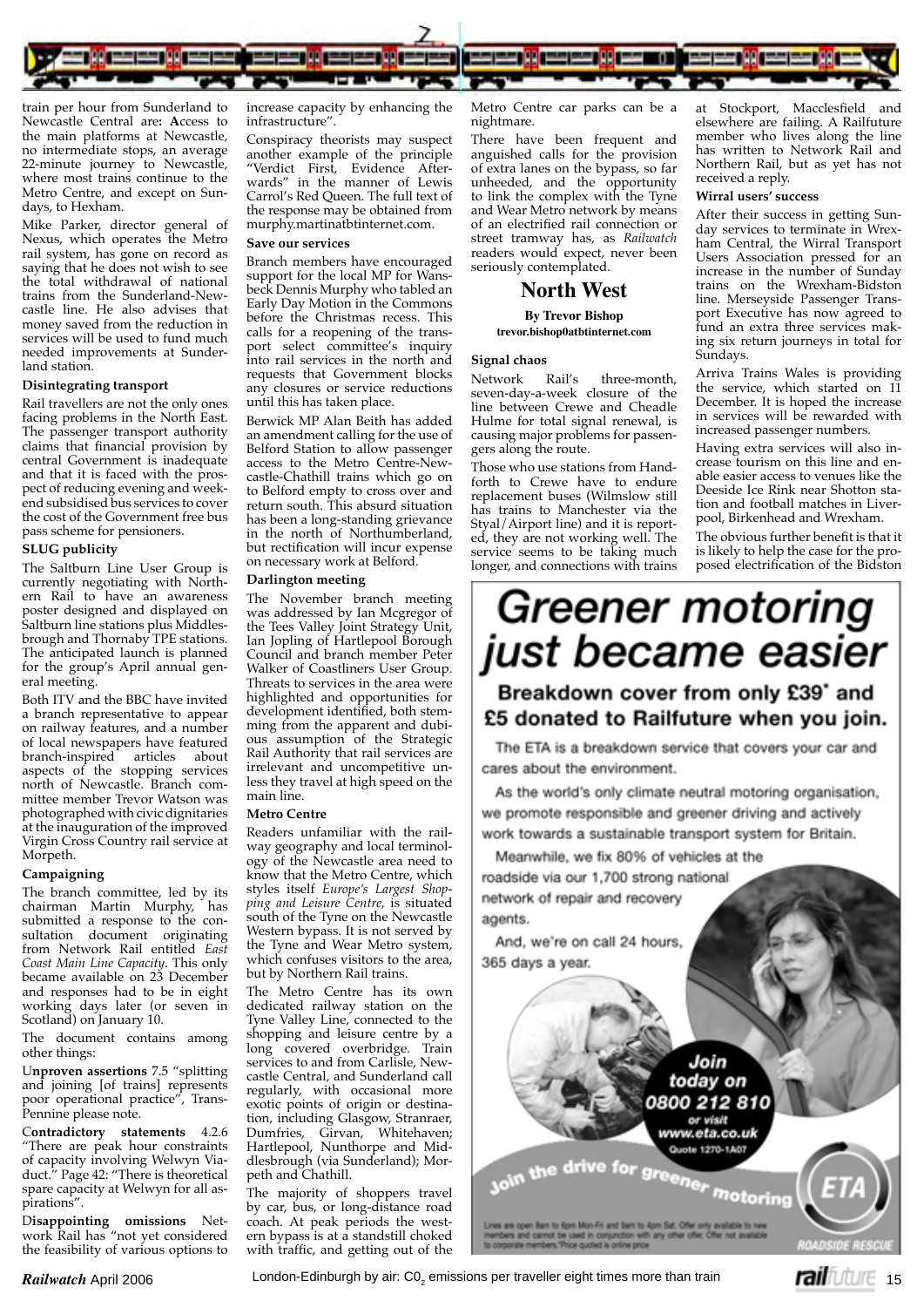# *Local action*

(Birkenhead)-Wrexham Central line which has made it into the Local Transport Plan Two for Merseyside 2006-2011.

This would integrate the line with the Merseyrail electric system, and improve rail access to residential areas, employment sites and other key services as well as tourism. There are high hopes for the future of this line, as a cross-boundary commuter corridor.

Connections can be made at Wrexham General on to the Shrewsbury, Birmingham, Cardiff and Aberystwyth services and also at Shotton Interchange on to the Chester, Manchester to north Wales resorts and Holyhead services. Bidston Interchange gives access to West Kirby to New Brighton and Birkenhead-Liverpool services.

# **Partnership**

Railfuture and Transport 2000 have been helping to set up a Community Rail Partnership on the Crewe-Derby line.

Members have also been campaigning against the Crewe-Skegness service terminating at Derby.

Other issues in the Stoke area include proposals for a bus-rail service to Alton Towers, the upgrading of Uttoxeter station, the need for a railhead at Stone and the retention of other stations at Barlaston Halt, Barlaston, Wedgwood and Norton Bridge as part of the Manchester-Stoke local Desiro service.

Railfuture member Jon Honeysett has also been involved in the bus-rail interchange proposals at Kidsgrove.

# **Thames**

#### **By Chris Wright chriswrightmkataol.com**

Milton Keynes Central is set to have an additional platform and the bay platform converted to through running to increase capacity by 2008. Wolverton station is also to gain a booking hall. Rail campaigners and local MPs have been involved in both campaigns. The Office of the Deputy Prime Minster has allocated  $\dot{\text{E}}$ 24million for the schemes as part of the major growth plans for the area.

Aylesbury North awaits a decision by the ODPM. Laing Rail is promoting the scheme with Bucks and Aylesbury Vale councils. The station is to serve as a park and ride and new housing.

The Bletchley –Bedford line is being further upgraded to cope with ballast trains for Stewartby. The line is to be upgraded for 60mph running. The user group hopes passenger journey times will be reduced but is concerned about the disruption the work will cause.

Olney is to see further losses of the former Bedford-Northampton trackbed to developments after representations from rail groups were ignored. An alternative route



*BOOK OFFER: It does not include* Railwatch *but it does list Railfuture and the Railway Development Society. This latest hardback edition of* The Railway Dictionary *is full of fascinating information. For instance, did you know that rule 55 demands that, after two minutes at a stop signal, a driver must phone the signal box to report the train's presence?*

**DICTIONARY** 

ALAN A. JACKSON

*Or that a "persecuted minority" describes an employee over 65 and still at work? First published in 2000, around 1,000 new entries have been added to the Dictionary which is "international in scope" and covers all aspects of railway terminology, including slang. Sutton Publishing ISBN 07509 42185. 404 pages £25.* 

Railwatch *readers can obtain the book for £20, inclusive of post and packing, by ringing Sutton Publishing customer services on 01963 442030 and quoting promotional code RI. This offer is restricted to UK readers only.*

should be feasible, however. The line has been suggested as a possible candidate for reopening as the area expands.

Oxford-Bicester Rail User Group is delighted that the new franchisee for Great Western Trains will see seven trains a day retained after the Department for Transport proposed cuts to two trains per day! It is hoped that recent links between the rail company, Oxon County Council and Bicester Village may see further improvements.

The East West Rail Link – Bedford to Oxford and Aylesbury – latest study for the ODPM has been delayed as further work on service options and funding opportunities was undertaken. It is expected to further validate the case for reopening, identify possible funding sources and recommend work to develop the project to enable funding bids to be made. Campaigners will continue to maintain the profile of the project.

Lord Berkeley of the Rail Freight Group, a supporter of the East West rail link, was due to speak at the February annual general meeting of the branch.

# **Yorkshire**

**By Peter Davies peteratbh-cc.co.uk**

# **Ripon reopening**

Moves to create a preferred route for reopening the 11-mile rail link

 between Harrogate and Ripon were expected at a key meeting in February.

A consultant's study has already declared that a reopened rail line would be viable. North Yorkshire County Council's transport chiefs called a meeting in February to report on findings for a route and site of a possible terminal in Ripon.

The original line, which had intermediate stations at Nidd Bridge and Wormald Green and links to Northallerton, was closed to passenger traffic by Dr Beeching in 1967 as part of a nationwide axing of "uneconomic" railway lines by the former British Railways.

Phase one of the study was started in 2004 considering the commercial aspects of reopening the line, including a service beyond Ripon to Northallerton and between Ripon and Thirsk.

While consultants say the Harrogate-Ripon line would be a viable proposition, they have discounted the idea of extending to Northallerton and Thirsk. At the meeting in Harrogate International Centre, to be chaired by the Director of Transport, Mr Michael Moore, the engineering and environmental impact will be examined.

Although the Nidd Gorge still has a railway bridge, other bridges along the old route, including one at South Stainley, over the A61 and a viaduct leading to Ripon Station near North Bridge, have long since been demolished. In addition there has been development along the old formation, notably at Littlethorpe and Wormald Green south of Ripon.

Residents at Littlethorpe have already expressed concern about the impact a new railway line would have, following housing development on the old trackbed. Meanwhile the meeting will also hear of a recent study undertaken by consultants ARUP about increasing capacity on the current Leeds-Harrogate-York line. Andrew Easson, the rail support officer for North Yorkshire County Council, has indicated that the study is the result of continuing growth in passengers using the line.

It was originally forecast that reopening the line would cost upwards of £40million. However, it is believed that this figure has now increased considerably.

# **Huddersfield-Penistone-Sheffield**

The fast rail service between Sheffield and Leeds has passed its first anniversary and the service has proved to be a success in competing with the M1 motorway between the two cities.

The Huddersfield-Penistone-Sheffield line received Community Rail status in 2004, and it has been hailed as being one of the better performing Community Rail lines. Additional rail services operated

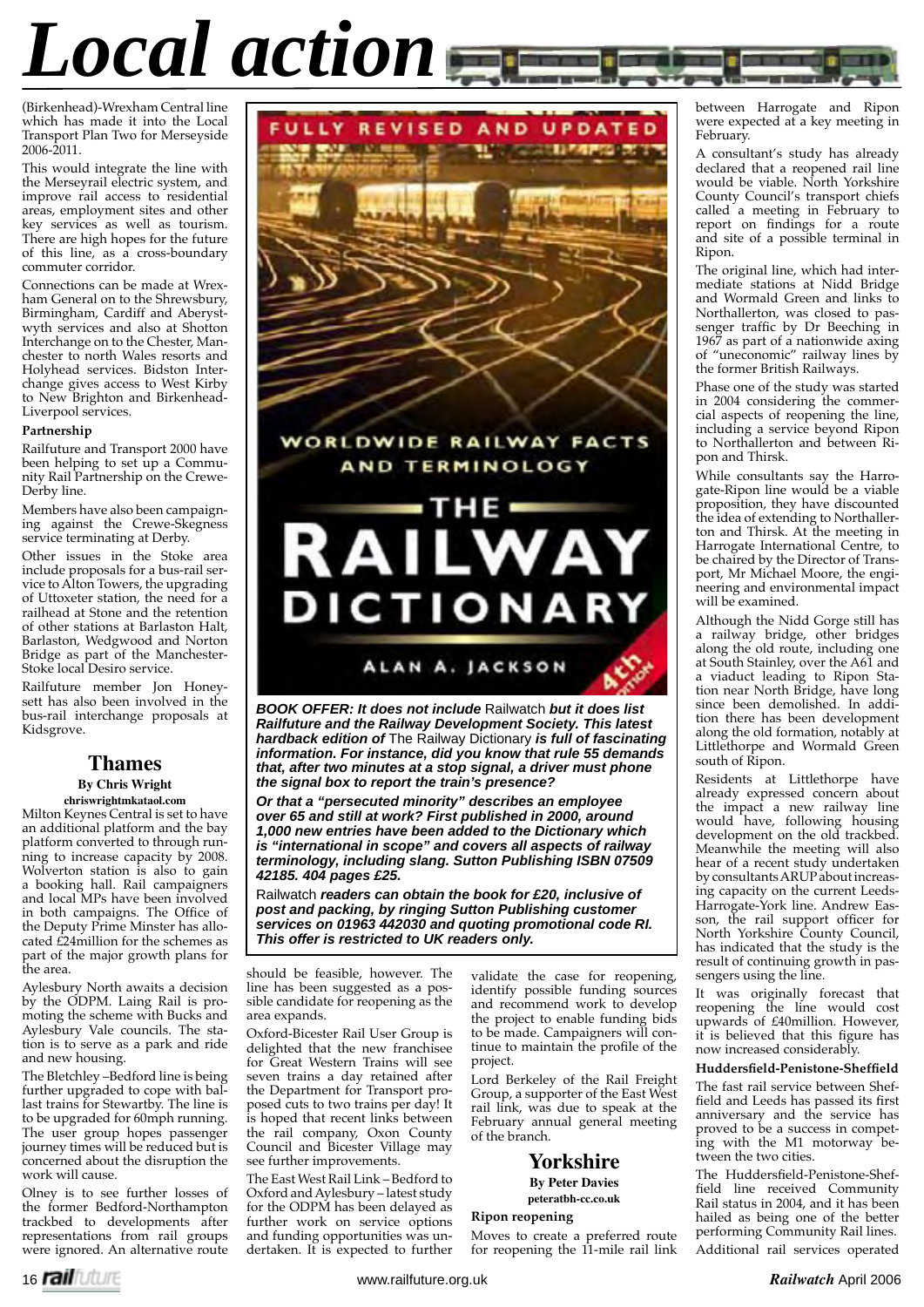on five Sundays in the weeks prior to Christmas and this clearly demonstrated the need for an hourly service on Sundays.

### **Hull and East Riding**

The association has been running a recent campaign to draw attention to the continuing "non service" between Goole and Knottingley. There are just two westbound services (early morning and early evening) and one eastbound service (late afternoon).

# **London**

#### **By Laurence Fryer lfryeratbigfoot.com**

The proposed closure of the Silverlink line between Stratford and North Woolwich and its handover to the Docklands Light Railway for a new service between Stratford International and Canning Town was the subject of an inquiry at Hackney Empire by London TravelWatch in February.

Richard Pout and John Barfield attended the inquiry for Railfuture.

There are serious concerns over the loss of the "through route" and the adequacy of the DLR to act as effective local distributor.

Hackney Council warned the inquiry that Stratford station will become very congested as six routes will eventually terminate there.

It may not be able to cope adequately with the potential 100,000 people attending the main Olympic events in 2012.

Hackney Mayor Jules Pipe has announced that the North London Line will have eight trains per hour in three years time and that the three short platforms within the borough will be extended to accommodate lengthened trains.

The branch is liaising with Wessex branch over the South West Trains rail utilisation strategy and will be supporting the idea of a new flyover at Woking, and infrastructure improvements to enable more trains to stop at Clapham Junction. Railfuture will also suggest through services from London via Sutton to Guildford.

# **Severnside**

# **By David Redgewell Tel: 07814 794953**

# **Joint action**

Severnside branch has been liaising with neighbouring Railfuture branches to retain Great Western long-distance services and frequencies between Swansea, Neath, Port Talbot, Bridgend, Cardiff, Newport, Bristol Parkway, Swindon and London and to retain the half hourly London-Cardiff service via Bristol Parkway.

The branch has also been battling to save the Swindon-Southampton service via Melksham in partnership with Melksham rail develop-

# **Help! I'm on the train**

*This was the surprising little chap handed out to people invited to the launch on 25 January of the new body to look after the interests of rail passengers.* 

*He looks as if he needs some help or at least a cuddle from his mum.*

*Let's hope it is not a subliminal message from the Government – which abolished the old rail passengers committees – that rail passengers can expect an anguished time.*

*It has cost £60,000 to re-launch the old Rail Passengers Council as Passenger Focus.*

*Journalists who attended the launch asked sceptical questions about why the new body has not yet rallied to the defence of the Saver ticket, but chairman Colin Foxall insisted they wanted to survey passengers fi rst before deciding their position on Savers.*

*He said they has asked the Transport Secretary Alistair Darling "to stay his hand" on Saver tickets while the survey was carried out.* 

*Mr Foxall called for a national debate on fares.*

*Mr Foxall said he was keen to make contact with the many people who do not make use of the railway but will also work "in partnership" with other organisations* 

ment group and officers at Wiltshire County Council. In the new franchise the service has been reduced from four trains a day to two.

Two of the services are replaced by buses between Frome, Trowbridge, Melksham and Chippenham and they do not call at the rail stations. The journey time is 45 minutes longer than the rail service is at present. For more information, go to www.savethetrain.org.uk/ melkshamrailway79\_.html

#### **Busway threat**

We have been working closely with the Friends of Bristol Suburban Railways and Transport 2000 to retain the Bristol Severn Beach railway line, improve the service and prevent the route from beng converted to a guided busway be-



*like London TravelWatch. Passenger Focus has 42 staff, with 12 in the regions,*  and is "fiercely determined *to be independent" and will camapign on passengers' behalf.* 

*It has 12 Passenger Link managers who are "aligned with individual train operating companies" and who will be liaising with rail users and trying to get service improvements.*



*of producing the National Passenger Survey each year but it also plans to commission signifi cant amounts of other research.* You can find out more about *the National Passenger Survey and the new body Passenger Focus at www. passengerfocus.org.uk Passenger Focus is still consulting on its corporate plan so if you want to infl uence how it develops, download a copy from the website and submit your comments.*

*The Government has given it the responsibility* 

tween Avonmouth and Clifton. We are opposing the proposals to use the northern end of the Portishead rail line to link a new busway to Portishead and Bristol city centre which was proposed by Department for Transport in its Greater Bristol transport strategy.

Railfuture has pointed out that both of these lines are heavy freight lines. The Avonmouth route is a diversionary route for main line trains to north and south Wales, via Henbury, and has a seven-day a week service to power stations at Didcot and Aberthaw. This issue is presently being taken up by MPs and Greater Bristol councils. We were cheered by news in January that the DfT has put on hold guided busway schemes for Greater Bristol

### **Waterloo links**

Railfuture is working hard with local authorities, the regional assembly and the development agency to retain the South West Trains services from Bristol, Bath, Bradford-on-Avon, Trowbridge, Westbury, Warminster and Salisbury to London Waterloo. This campaign is bringing together Labour's Bristol South MP Dawn Primarolo with the Lib Dem's Bath MP Don Foster, Andrew Murrison, the Tory MP for Westbury and Wansdyke Labour MP Dan Norris.

Services to Waterloo from Plymouth, Exeter and Torbay are under threat of severe cutbacks by the Department for Transport and the Government Office for the South West.

**Extra trains** The good news in this franchise



**Railwatch** April 2006 **17** Lorries (7% of road traffic) are involved in 22% of fatal crashes **17 COV RAILME** 17 Lorries (7% of road traffi c) are involved in 22% of fatal crashes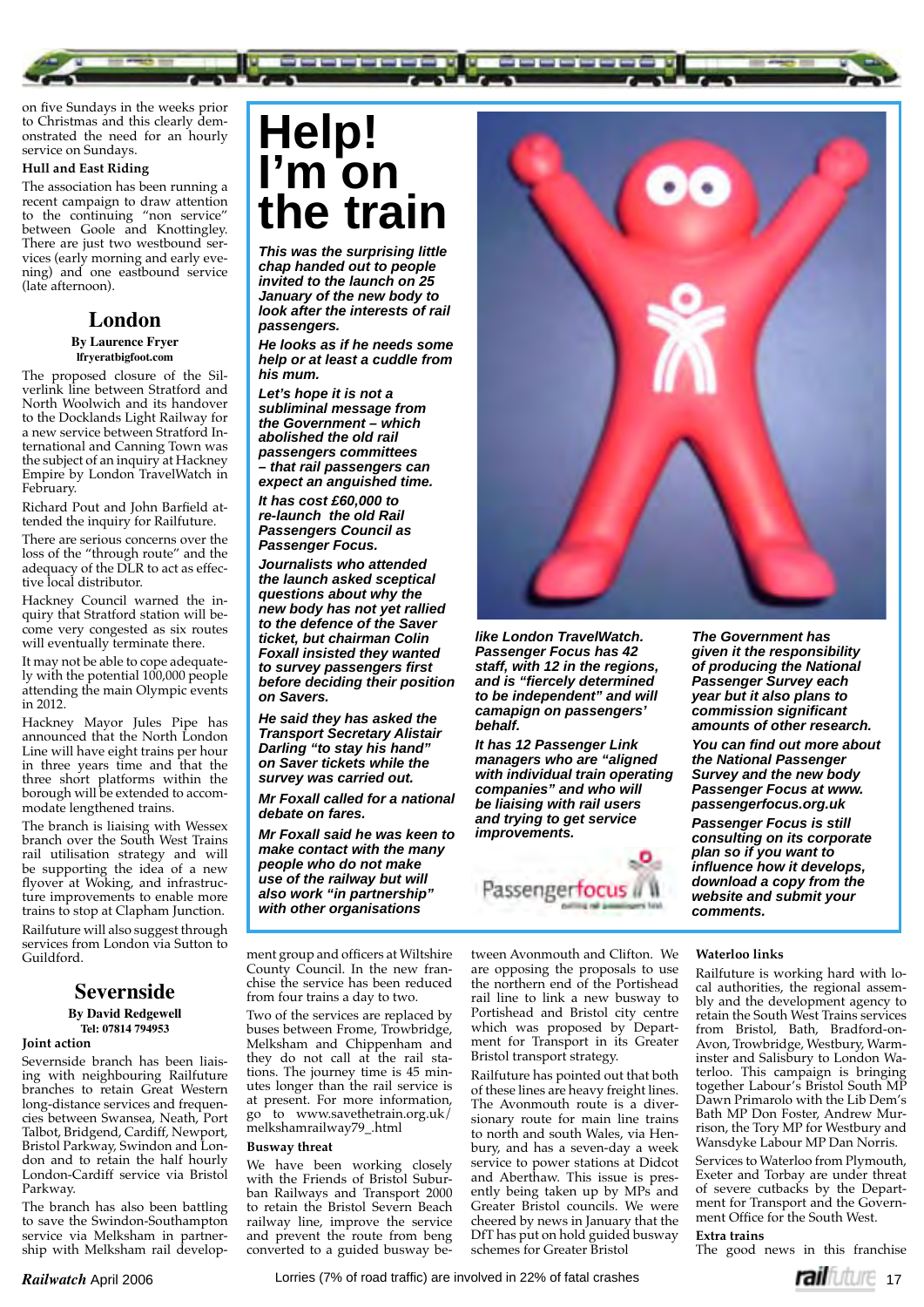# *Local action*

proposal and in the South West rail utilisation strategy is that the DfT is proposing an hourly service and in some cases half hourly from Axminster to Exeter St David's with new passing loops between Chard junction and Exeter to allow this to happen.

Railfuture and Transport 2000 would like to see the service extended to Chard junction, a growth town in Somerset, and new stations at Wilton and Porton.

# **Cuts proposed**

Railfuture is also campaigning to retain rail links between Weymouth and south-east Dorset, via Yeovil, Castle Carey, Westbury to Plymouth, Penzance, Exeter and Torbay. The through direct services have been removed from the Great Western and the South Western franchises by the DfT rail group and Government Office for the South West. This is a battle that Railfuture, Transport 2000 and the local rail users forum cannot afford to lose.

We are campaigning to retain the train services at Highbridge, Burnham on Sea and Bridgewater, which at peak times have been cut to Taunton and Bristol.

We are working to retain local services on the Berks and Hants line between Exeter, Tiverton Parkway, Taunton, Castle Carey, Westbury, Pewsey, Newbury, Reading and London Paddington. The service is cut in the new franchise and will in future operate only to Westbury and Frome.

# **Green signal**

Branch co-chairman John Walker is finally seeing 20 years of campaigning rewarded with the new signalling on the Taunton-Minehead railway with a new passenger train service of charter trains which it is hoped will lead to commuter trains.

We also support the project to reopen the line between Radstock and Frome where the Greater Bristol authorities along with Somerset County Council are proposing a large growth in housing.

We want to see the East Somerset rail line extended from Frome and Shepton Mallet to Wells and we are continuing to campaign for a travel card across the Greater Bristol area.

#### **Good news**

The DfT and Government Office for the South West have approved the funding case for an additional platform at Bristol Parkway. Mail trains may return from London to the West Country via Bristol Parkway.

Railfuture, Transport 2000, the local rail users forum, Friends of Portishead and Bristol Suburban Railway have been invited to a meeting in Bristol with DfT rail officials.

# **South Wales**

Railfuture South Wales has produced a 17-page booklet *West Wales Direct* arguing for the greater use

of the Swansea District Line which runs from Briton Ferry (Port Talbot) to near Llanelli which would improve services over a wide area of west Wales, but particularly in northern Swansea and on the Heart of Wales line.



#### **North Staffordshire**

The local service from Stafford to Stoke-on-Trent remains suspended with a bus replacement. Travel time is greatly extended and connections are unreliable.

# **New parkway stations**

Shropshire County Council is to investigate potential demand for a combined rail-bus park and ride station on the main line east of Shrewsbury. Worcestershire County Council is supporting proposals for a new two-level parkway station near the site of Norton station but situated instead on the main line from Birmingham, north of Abbotswood Junction.

# **New franchises**

West Midlands branch has started to prepare a summary of aspirations for the proposed new West Midlands franchise. While we broadly welcome the proposals, there is concern that the franchise map should not be set in stone as described by DfT. We would particularly like to see the recently truncated Birmingham-Leicester service extended back to Nottingham. Among the CrossCountry allocations, the Hereford-Nottingham service really belongs with the West Midlands franchise as it serves four unstaffed stations in the commuter belt at Bromsgrove, Water Orton, Wilnecote and Willington. Appropriate management of these local stations is vital if the region is to implement a coherent travel policy.

#### **New service for Shropshire**

An inspired proposal from Renaissance Railways and Laing Rail for a new service from Wrexham via Shrewsbury and Telford to London (Marylebone) was announced in February. The promoters hope that up to five trains per day each way will serve local stations in Shropshire before running non-stop from Wolverhampton to London with a journey time of about 3hr 15min. The company hopes its new service will be running in 2007.

## **Scotland**

The reopening of the rail line from Edinburgh to Haddington is in the Labour party manifesto, the local community council has been told. Rail Action Group, East of Scotland was invited to the latest council meeting to update councillors. Three new stations could be built. The council was also told that several national rail studies were under way in Scotland

# *TCkestern Gazette*

# **A nice tea party but 'no chance' of a train**

**By Emma Judd**

**Somerton&Langport@westgaz.co.uk A railway and transport enthusiast from Castle Cary, who resurrected a decades-old campaign to reopen railway stations in Somerton and Langport, has no chance of succeeding, according to a county councillor.** 

**David Henshaw, who runs transport magazine** *A to B* **in Castle Cary, came up with the idea in a bid to support plans to commemorate the 100th anniversary**  of the first trains steaming down **the line from Castle Cary to Taunton in the summer.**

**But Mr Henshaw said he has been told that there is "no hope" of the stations being reopened, despite the stretch of line between Castle Cary and Taunton being one of the longest in the UK without a station. Somerset county councillor Derek Yeomans said the** 



*Langport workhouse in 2000*

initial paperwork to find out **whether residents would use the train would deter the rail companies, as well as the county council, from considering the idea.**

**Cllr Yeomans said: "They would have to have a complete passenger survey to work out how many people would use it, and that would be very expensive."**

**Somerton and Langport East stations were closed in the 1960s after a feasibility study on the future of the railway carried out by Dr Richard Beeching, chairman of the British Railways Board.**

**Dr Beeching determined that the car would replace the train and that local branch lines were not making enough money, which led to vast numbers of small station closures across the UK.**

**Mr Henshaw said: "There have been many calls to reopen at least one of them, and these ambitions very nearly came to fruition in the 1980s when Government money was apparently provided, but somehow lost** 



*Somerton Buttercross*

**by County Hall. "Rather than looking back to the past, I suggest the county council, the two district councils and smaller local authorities along the line reinvigorate the campaign to have Somerton and Langport stations reopened."**

**According to MP for Somerton and Frome, David Heath, the reopening of the two stations came off the agenda after Government transport reforms shook up the rail industry.**

**This meant that funds were unavailable to continue with the plan. A bus service was introduced in Somerton as a result of the 1980s campaign, aimed at reducing car journeys to and from Castle Cary station and gauging how many people would be likely to use a Somerton train station.**

**The service was stopped within a year, due to a lack of support.**

**Cllr Nancy Langmaid explained that some Somerton residents were interested in the reopening of the station after being consulted for the Somerton town plan.**

**But she said: "In view of it being explored earlier, it was unlikely to come to fruition. Mr Henshaw has been invited to become involved with the centenary events of the opening of the Somerton viaduct, which**  allowed the first steam trains to **travel through the town."**

**Events will include a reconstruction of an Edwardian tea party at Lynch Country House, displays and tours of schools.**

■ This article was published in **January in the Somerton and Langport edition of the** *Western Gazette.*